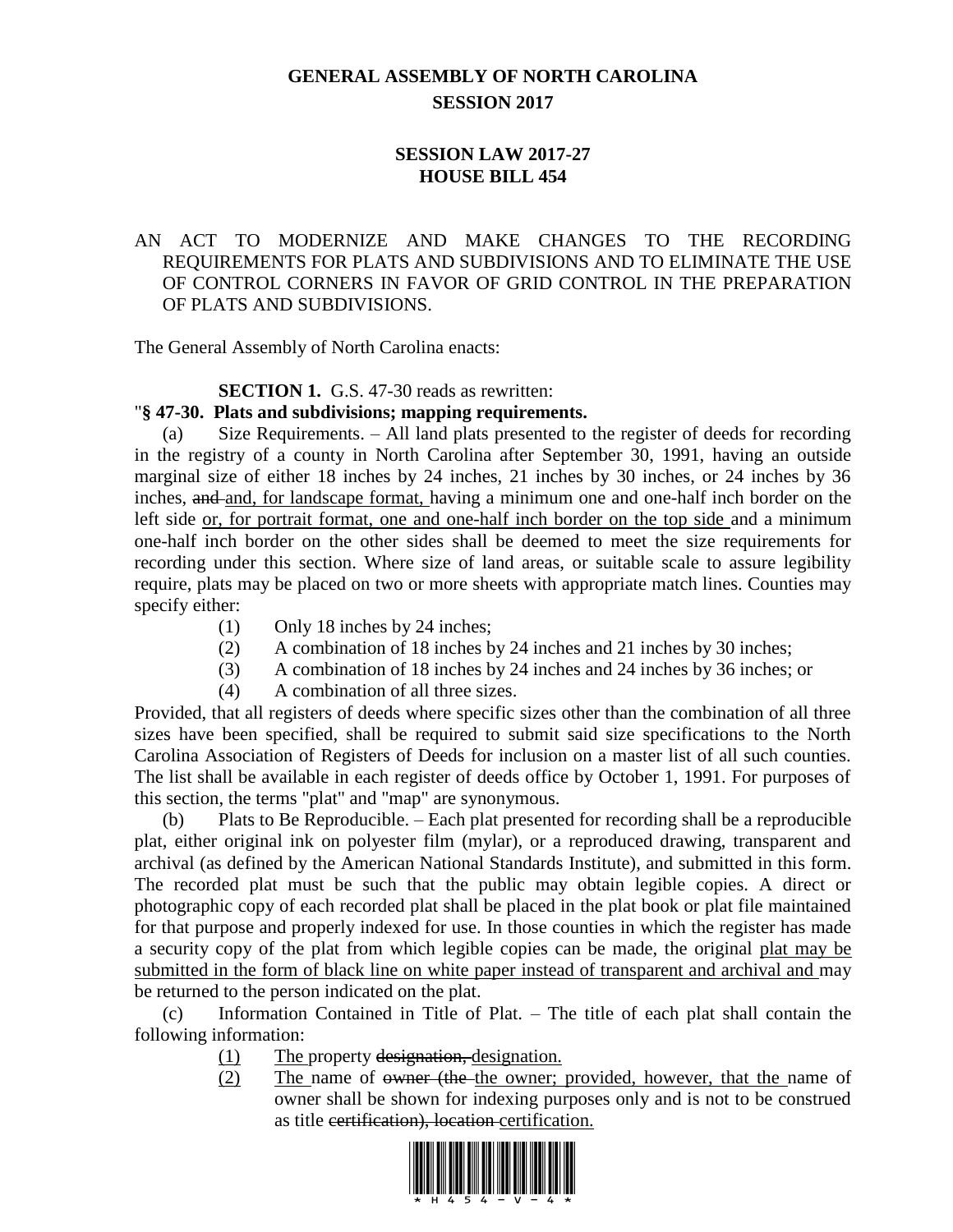- (3) The location, to include township, county and state, the county and State, and the township or city, if applicable.
- (4) The date or dates the survey was made; made.
- (5) The scale or scale ratio in words or figures and bar graph; graph.
- (6) The name and address of surveyor or firm preparing the plat.plat, including the firm name and firm license number, if applicable.
- (7) The dates and descriptions of revisions made after original signing.

The information required pursuant to this subsection shall be listed prominently on the plat. Information listed in the notes contained on the plat does not satisfy the requirements of this subsection.

(d) Certificate; Form. – There shall appear on each plat a certificate by the person under whose supervision the survey or plat was made, stating the origin of reference source for the boundary information for the surveyed property shown on the plat, including recorded deed and plat references shown thereon. The ratio of precision or positional accuracy before any adjustments must be shown. Any lines on the plat that were not actually surveyed must be clearly indicated and a statement included revealing the source of information. Where a plat consists of more than one sheet, only one sheet must contain the certification and all other sheets must be signed and sealed. Multiple sheet plats shall be identified as a map set.

The certificate required above shall include (i) the source of information for the survey and survey, (ii) data indicating the ratio of precision or positional accuracy of the survey before adjustments adjustments, and (iii) the seal and signature pursuant to Chapter 89C of the General Statutes, and shall be in substantially the following form:

"I, eertify that this plat was drawn under my supervision from an actual survey made under my supervision (deed description recorded in Book \_\_\_\_, page \_\_\_\_, etc.) (other); that the boundaries not surveyed are clearly indicated as drawn from information found in Book  $\frac{1}{\sqrt{1-\frac{1}{\sqrt{1-\frac{1}{\sqrt{1-\frac{1}{\sqrt{1-\frac{1}{\sqrt{1-\frac{1}{\sqrt{1-\frac{1}{\sqrt{1-\frac{1}{\sqrt{1-\frac{1}{\sqrt{1-\frac{1}{\sqrt{1-\frac{1}{\sqrt{1-\frac{1}{\sqrt{1-\frac{1}{\sqrt{1-\frac{1}{\sqrt{1-\frac{1}{\sqrt{1-\frac{1}{\sqrt{1-\frac{1}{\sqrt{1-\frac{1}{\sqrt{1-\frac{1}{\sqrt{1-\frac{1}{\sqrt{1-\frac{1}{\sqrt{1-\frac{1}{\sqrt{1-\frac{1}{\sqrt{1-\frac{1}{\sqrt{1-\frac{1$ this plat was prepared in accordance with G.S. 47-30 as amended. Witness my original signature, registration license number and seal this \_\_\_\_ day of \_\_\_\_, A.D., \_\_\_\_.

Seal or Stamp

### \_\_\_\_\_\_\_\_\_\_\_\_\_\_\_\_\_\_\_\_\_\_\_\_\_\_\_\_\_\_\_\_\_ Professional Land Surveyor Registration License Number"

Nothing in this requirement shall prevent the recording of a map that was prepared in accordance with a previous version of G.S. 47-30 as amended, properly signed, and notarized under the statutes applicable at the time of the signing of the map. However, it shall be the responsibility of the person presenting the map to prove that the map was so prepared. The presence of the personal signature and seal of a professional land surveyor shall constitute a certification that the map conforms to the standards of practice for land surveying in this State as defined in the rules of the North Carolina State Board of Examiners for Engineers and Surveyors.

(e) Method of Computation. – An accurate method of computation shall be used to determine the acreage and either the ratio of precision or the positional accuracy shown on the plat. Area by estimation is not acceptable nor is area by planimeter, area by scale, or area copied from another source, except in the case of tracts containing inaccessible sections or areas. In such case the surveyor may make use of aerial photographs or other appropriate aids to determine the acreage of any inaccessible areas when the areas are bounded by natural and visible monuments. In such case the methods used must be stated on the plat and all accessible areas of the tract shall remain subject to all applicable standards of this section.

(f) Plat to Contain Specific Information. – Every plat shall contain the following specific information: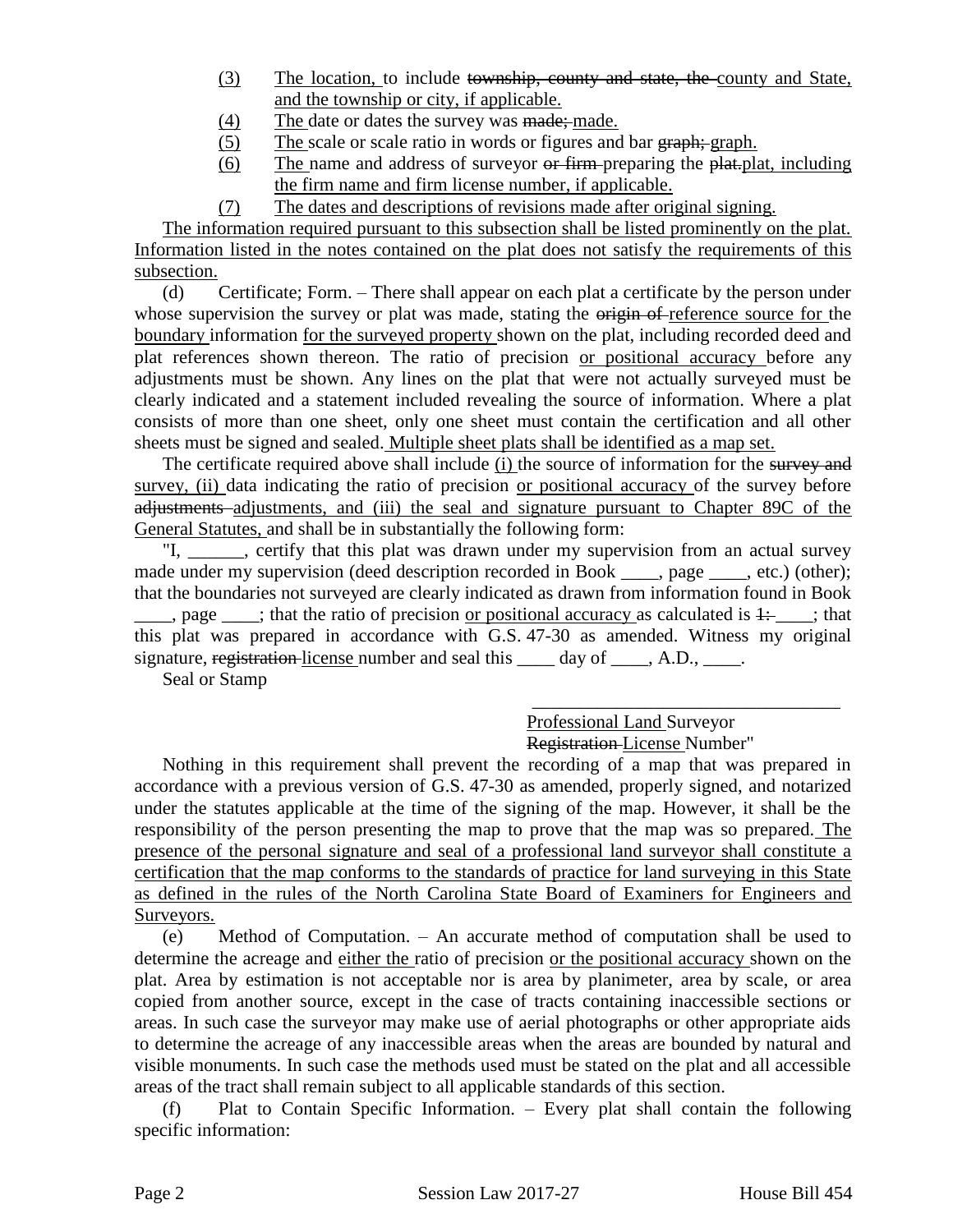- (1) An accurately positioned north arrow coordinated with any bearings shown on the plat. Indication shall be made as to whether the north index is true, magnetic, North Carolina grid ("NAD 83" or "NAD 27"), ("NAD 83," "NAD 27," or other published horizontal datum), or is referenced to old deed or plat bearings. If the north index is magnetic or referenced to old deed or plat bearings, the date and the source (if known) the index was originally determined shall be clearly indicated. North Carolina grid reference shall include the horizontal datum and the realization reference.
- (2) The azimuth or course and distance of every property line surveyed shall be shown. Distances shall be in U.S. Survey feet or meters and decimals thereof. The number of decimal places shall be appropriate to the class of survey required.
- (3) All plat distances shall be by horizontal ground or horizontal grid measurements. All lines shown on the plat shall be correctly plotted to the scale shown. Enlargement of portions of a plat are acceptable in the interest of clarity, where shown as inserts. Where the North Carolina grid system is used the combined grid factor shall be shown on the face of the plat. If grid distances are used, it must be shown indicated on the plat.
- … (6) Where control corners have been established in compliance with G.S. 39-32.1, 39-32.2, 39-32.3, and 39-32.4, as amended, the location and pertinent information as required in the reference statute shall be plotted on the plat. All other corners which are marked by monument or natural object shall be so identified on all plats, and where practical all corners of adjacent owners along the boundary lines of the subject tract which are marked by monument or natural object shall be shown.
- (7) The names of adjacent landowners, or lot, block, parcel, subdivision name designations or other legal reference reference, where applicable, shall be shown where they could be determined by the surveyor.
- (8) All visible and apparent rights-of-way, watercourses, utilities, roadways, and other such improvements shall be accurately located where crossing or forming any boundary line of the property shown. Nothing in this subdivision shall be construed to modify the notification responsibility of persons engaged in excavation or demolition pursuant to G.S. 87-122.
- (9) Where the plat is the result of a survey, one or more corners shall, by a system of azimuths or courses and distances, be accurately tied to and coordinated with a horizontal control monument of some United States or State Agency survey system, such as the North Carolina Geodetic Survey where the monument is within 2,000 feet of the subject property. Where the North Carolina Grid System coordinates of the monument are on file in the North Carolina Geodetic Survey Section in the Division of Emergency Management of the Department of Public Safety, the coordinates of both the referenced corner and the monuments used shall be shown in X (easting) and Y (northing) coordinates on the plat. The coordinates shall be identified as based on "NAD 83," indicating North American Datum of 1983, or as "NAD 27," indicating North American Datum of 1927. The tie lines to the monuments shall also be sufficient to establish true north or grid north bearings for the plat if the monuments exist in pairs. Within a previously recorded subdivision that has been tied to grid control, control monuments within the subdivision may be used in lieu of additional ties to grid control. Within a previously recorded subdivision that has not been tied to grid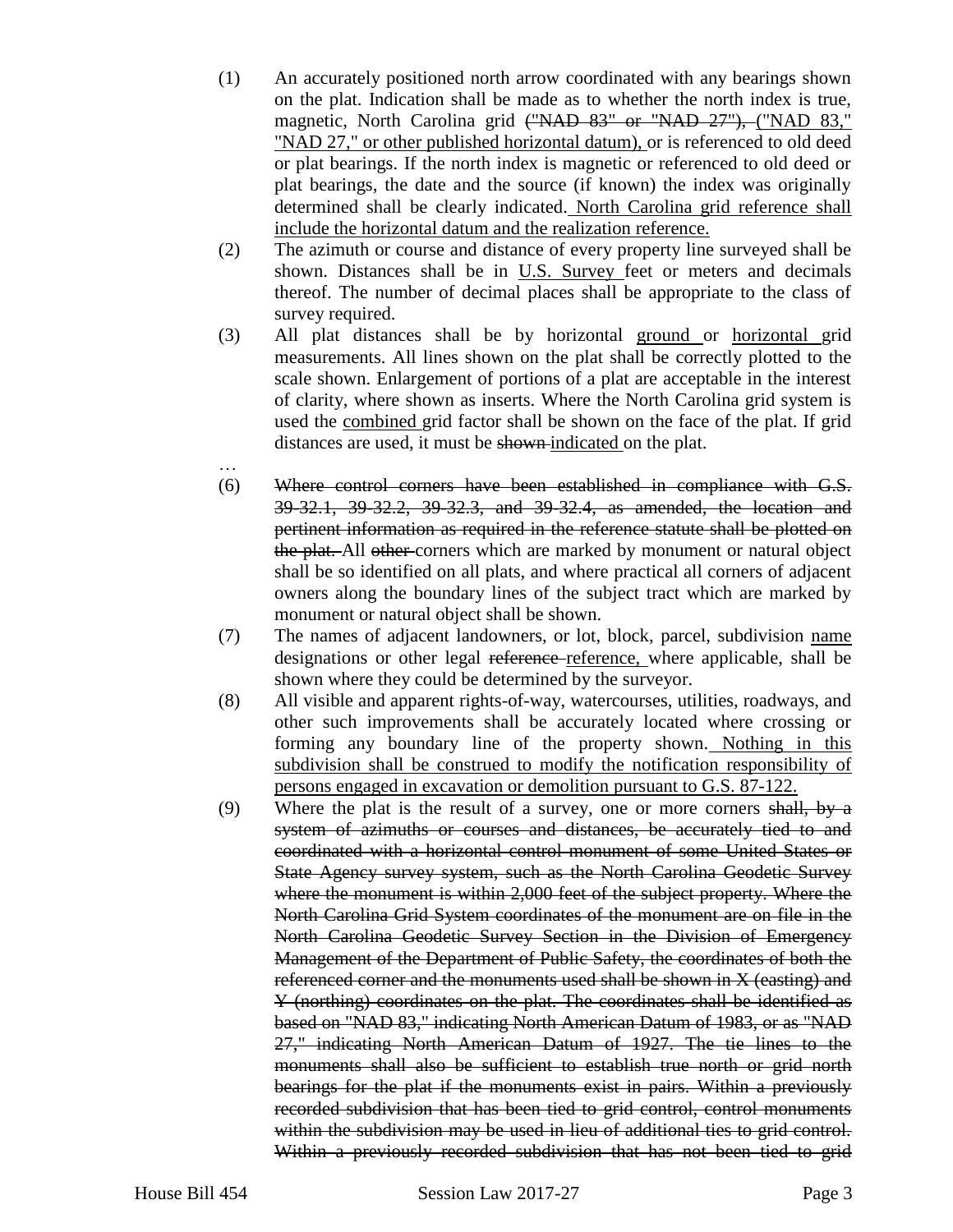control, if horizontal control monuments are available within 2,000 feet, the above requirements shall be met; but in the interest of bearing consistency with previously recorded plats, existing bearing control should be used where practical. In the absence of grid control, other appropriate natural monuments or landmarks shall be used.shall be labeled with coordinates on the plat, shown as "X" (easting) and "Y" (northing) coordinates, traceable to a published geodetic datum or the North Carolina State Plane Coordinate System, or both. The plat should include, at a minimum, the referenced horizontal datum and realization (i.e., "NAD 83 (2011)") as well as the data or method used to establish those coordinates, or both. If the bearings shown on the map are not referenced to the same datum as the grid coordinates shown, then either (i) the coordinates of a second point shall be labeled and the two labeled points tied together by a single azimuth or course and distance or (ii) the plat shall include, in written and graphical form, the conversion from plat bearings to reference bearings. Control monuments within a previously recorded subdivision may be used in lieu of grid control. In the interest of consistency with previously recorded plats, existing bearing control may be used where practical. Where no horizontal control monument of any United States or State agency survey system, such as the North Carolina Geodetic Survey, is located within 2,000 feet of the subject property, ties to other appropriate natural monuments or landmarks may be used in lieu of grid coordinates. In all cases, the tie lines shall be sufficient to accurately reproduce the subject lands from the control or reference points used.

- (10) A vicinity map (location map) and legend shall appear on the plat.
- (11) Notwithstanding any other provision contained in this section, it is the duty of the surveyor, by a certificate on the face of the plat, to certify to one of the following:
	- a. That the survey creates a subdivision of land within the area of a county or municipality that has an ordinance that regulates parcels of land:land.
	- b. That the survey is located in a portion of a county or municipality that is unregulated as to an ordinance that regulates parcels of land;land.
	- c. Any one of the following:
		- 1. That the survey is of an existing parcel or parcels of land or one or more existing easements and does not create a new street or change an existing street; street. For the purposes of this subsection, an "existing parcel" or "existing easement" is an area of land described in a single, legal description or legally recorded subdivision that has been or may be legally conveyed to a new owner by deed in its existing configuration.
		- 2. That the survey is of an existing <u>feature, such as a</u> building or other structure, or natural feature, such as a watercourse; orwatercourse.
		- 3. That the survey is a control survey. For the purposes of this subsection, a "control survey" is a survey that provides horizontal or vertical position data for support or control of other surveys or for mapping. A control survey, by itself, cannot be used to define or convey rights or ownership.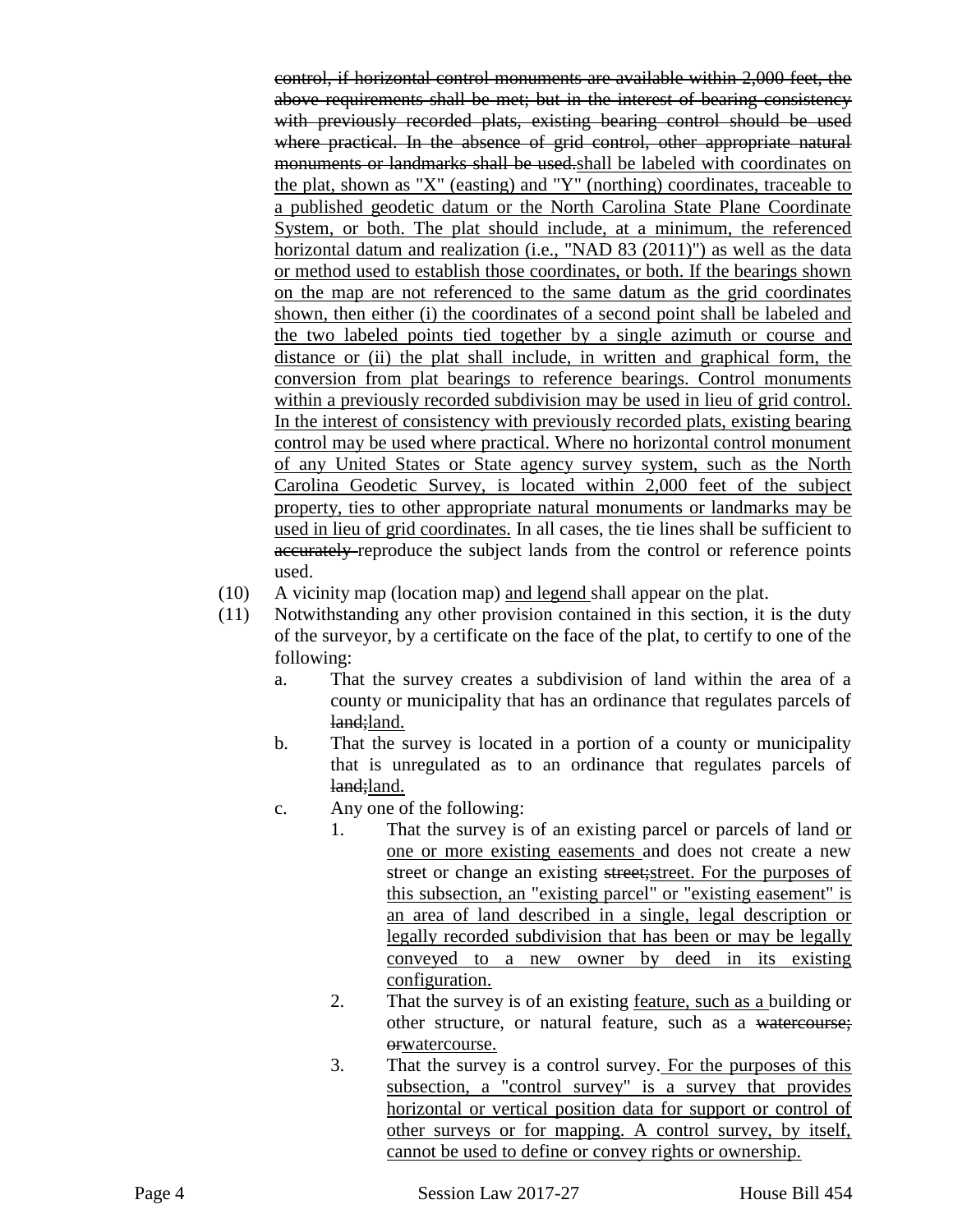- 4. That the survey is of a proposed easement for a public utility as defined in G.S. 62-3.
- d. That the survey is of another category, such as the recombination of existing parcels, a court-ordered survey, or other exemption or exception to the definition of subdivision; subdivision.
- e. That the information available to the surveyor is such that the surveyor is unable to make a determination to the best of the surveyor's professional ability as to provisions contained in (a) through (d) above.

If the plat contains the certificate of a surveyor as stated in sub-subdivisions b. or c. of this subdivision, nothing shall prevent the recordation of the plat if all other provisions have been met. However, if the plat contains the certificate of a surveyor as stated in sub-subdivisions a., d., or e. above, of this subdivision, then the plat shall have, in addition to said surveyor's certificate, a certification of approval, or no approval required, as may be required by local ordinance from the appropriate government authority and the county review officer as provided in G.S. 47-30.2 before the plat is presented for recordation. If the plat contains the certificate of a surveyor as stated in b. or c. above, nothing shall prevent the recordation of the plat if all other provisions have been met.The signing and sealing of the certification as required in subsection (d) of this section shall satisfy the certification requirement contained in this subsection.

…

…

(h) Nothing in this section shall be deemed to prevent the filing of any plat prepared by a registered professional land surveyor but not recorded prior to the death of the registered professional land surveyor. However, it is the responsibility of the person presenting the map to the Review Officer pursuant to G.S. 47-30.2 to prove that the plat was so prepared. For preservation these plats may be filed without signature, notary acknowledgement or probate, in a special plat file.

… (j) The provisions of this section shall not apply to boundary plats of State lines, county lines, areas annexed by municipalities municipalities, nor to plats of municipal boundaries, whether or not required by law to be recorded.

(m) Maps attached to deeds or other instruments and submitted for recording in that form must be no larger than 8 1/2 inches by 14 inches and comply with either this subsection or subsection (n) of this section. Such a map shall either  $(i)$  have the original signature of a registered land surveyor and the surveyor's seal as approved by the State Board of Registration for Professional Engineers and Land Surveyors, or (ii) be a copy of a map, already on file in the public records, that is certified by the custodian of the public record to be a true and accurate copy of a map bearing an original personal signature and original seal. The presence of the original personal signature and seal shall constitute a certification that the map conforms to the standards of practice for land surveying in North Carolina, as defined in the rules of the North Carolina State Board of Registration for Professional Engineers and Land Surveyors.A map submitted for recording pursuant to this subsection shall conform to one the following standards:

> (1) An original map that meets the requirements of subsections (c) through (f) of this section and that bears the signature of a professional land surveyor and the surveyor's seal as approved by the State Board of Examiners for Engineers and Surveyors.